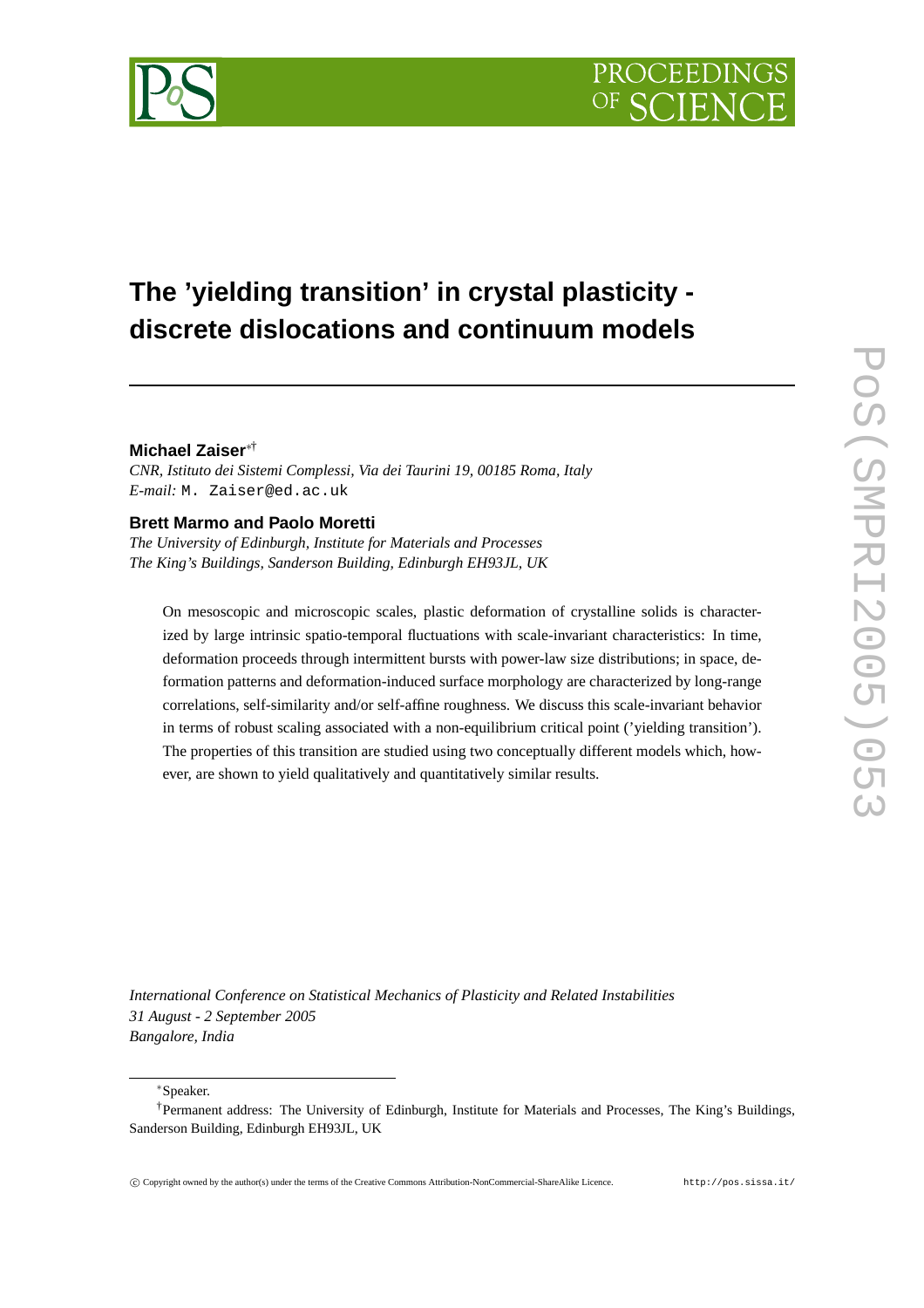## **1. Introduction**

In recent years, the traditional paradigm of 'stable' plastic deformation as a smooth and laminar flow process has been challenged both experimentally and theoretically. Experimentally, acoustic emission studies reveal large intermittent temporal fluctuations of the deformation rate [1]. It is observed that the loci of plastic activity are distributed in space according to fractal patterns [2], and that the surface topography induced by plastic deformation is characterized by self-affine scaling properties [3, 4]. In summary, plastic deformation is characterized by huge intrinsic fluctuations which exhibit scale-free patterns in space and in time. Such fluctuations become directly observable in the deformation of micron-scale samples where they manifest themselves through steps in the stress-strain curves and huge scatter in the flow stresses of samples with identical process history [5, 6].

In order to give a theoretical interpretation of these fluctuation phenomena, several authors have invoked the concept of 'self-organized criticality' [2, 5] though it is hardly ever specified what this should mean in the context of plasticity. Others have made the proposal that plastic yielding, i.e. the transition of a crystal from an elastically deforming to a plastically flowing state, may be envisaged as a second-order-like non-equilibrium phase transition ('yielding transition') [7, 8]. In this interpretation, scale-free fluctuation phenomena in plastic flow may be associated with the critical behavior near the yield stress.

In the following we are going to follow up this interpretation by studying the 'yielding transition' of two simplified models of plastic flow, using (a) a dislocation-based model which envisages plastic flow in terms of the deterministic evolution of a - rather simplified - dislocation system, and (b) a stochastic continuum model which models heterogeneities in microstructure evolution in terms of a stochastic evolution of the local flow stress. It is important to emphasize that our models do not pretend to provide a fully realistic description of the details of dislocation processes in particular materials. Rather, it is our aim to use very simple models in order to work out key features of the collective processes which occur as a crystal begins to deform plastically. If the basic concept of yielding as a non-equilibrium phase transition with critical behavior is viable, then because of the universality of critical behavior the predictions of such simple models should be in qualitative agreement with the observations made in different types of materials. We will demonstrate in the following that this is indeed the case.

### **2. Critical behavior at yield: A dislocation-based model**

As a most simple model of plastic yielding, we consider an ensemble of straight parallel edge dislocations moving on a single slip system. Slip occurs in the *x* direction, and the system is homogeneous in *z*. We assume equal numbers of positive and negative dislocations, without dislocation multiplication or annihilation. To prevent loss of dislocations through the boundaries of the simulated volume, we impose periodic boundary conditions for dislocation fluxes, and similarly for the dislocation stress fields. The externally applied shear stress  $\tau_{ext}$  is considered space-independent over the region of interest.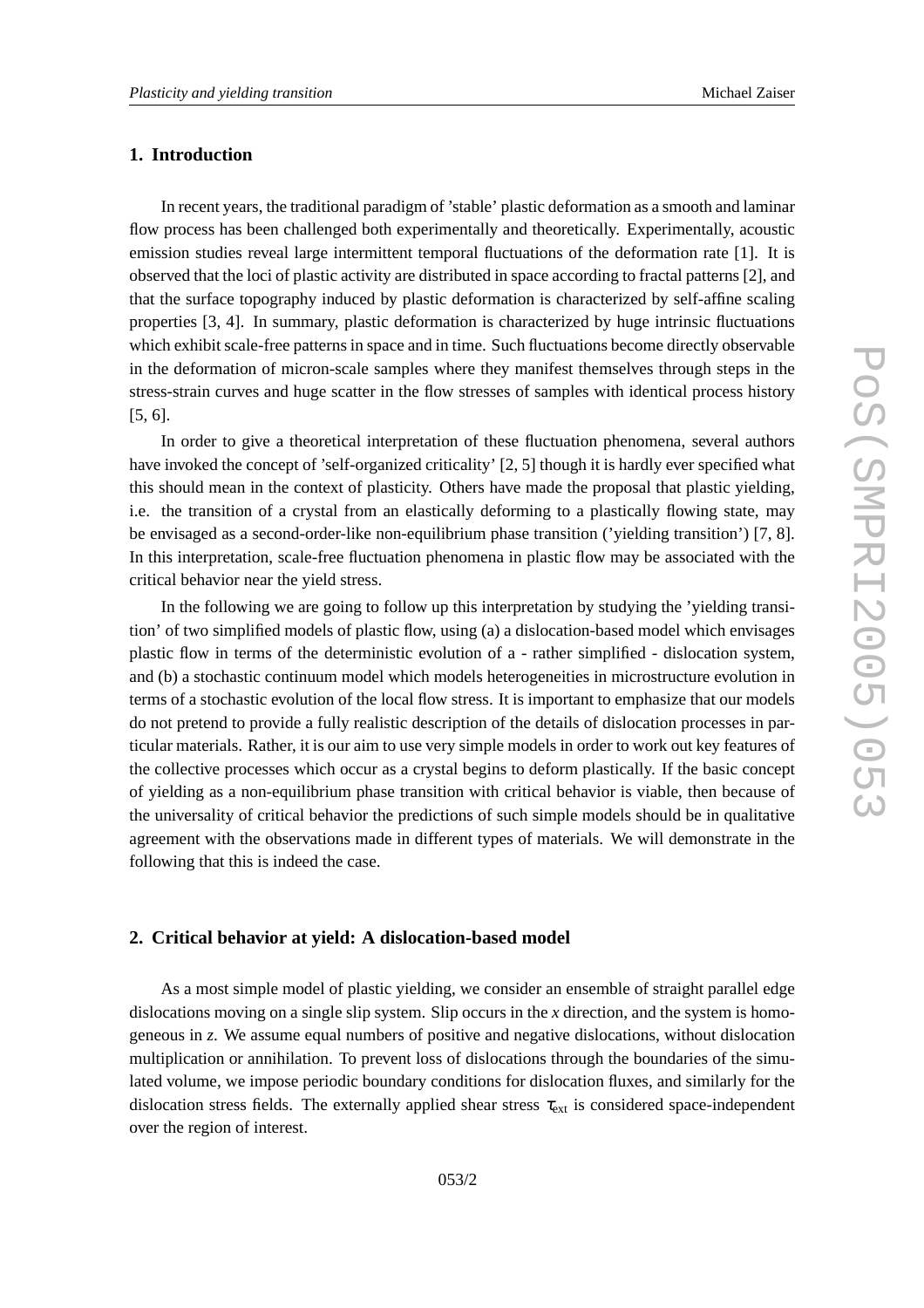

**Figure 1:** Stress-strain curves in simulated stress-controlled tests on systems of size 32x32/ρ (1024 Dislocations); insert: average stress-strain behavior obtained by averaging over 100 simulations.

The motion of each dislocation occurs under the action of an applied stress, plus the stresses created by all other dislocations. The shear stress acting on the *j*th dislocation is, hence, given by

$$
\tau(\vec{r}_j) = \tau_{\text{ext}} + \sum_{i \neq j} s_i \tau_{\text{D}} (\vec{r}_i - \vec{r}_j) , \qquad (2.1)
$$

where  $\tau_{D}(\vec{r})$  is the shear stress (*xy*-component of the stress tensor) created at  $\vec{r}$  by a positive edge dislocation located at the origin. Space is discretized into a grid and an automaton-type of dynamics is implemented: A dislocation is moved by a unit amount in the direction imposed by the stress and the sign of the dislocation (a positive dislocation moves in the + *x* direction under a positive stress). A move is accepted if the sign of the stress acting on the dislocation does not change during the move. All dislocations are moved simultaneously, and then the new stresses are computed (simultaneous update). Alternatively, also an extremal dynamics was implemented where only the dislocation experiencing the largest stress is moved.

Initially, dislocations are placed at random locations. We then carry out a relaxation at zero applied stress until the dislocation system has settled into a stable configuration. Subsequently, an external stress is applied and the evolution of the dislocation system is studied. We consider deformation in a stress-controlled mode where the applied stress is increased from zero, and the stress-strain curve is recorded. The external stress increase is adiabatically slow, i.e., a (small) external stress increment is applied only after all dislocation activity had ceased.

Stress-strain characteristics are determined by simultaneously recording the stress and the total strain  $\gamma = (b/L_s^2) \sum_i s_i L_i$ , where  $L_s^2$  is the simulated area,  $s_i$  is the sign of the *i*th dislocation and  $L_i = x_i - x_{i,0}$  is its (if necessary periodically continued) glide path. Simulations are terminated at a prescribed maximum strain. Results are shown in Figure 1. The stress-strain curves assume a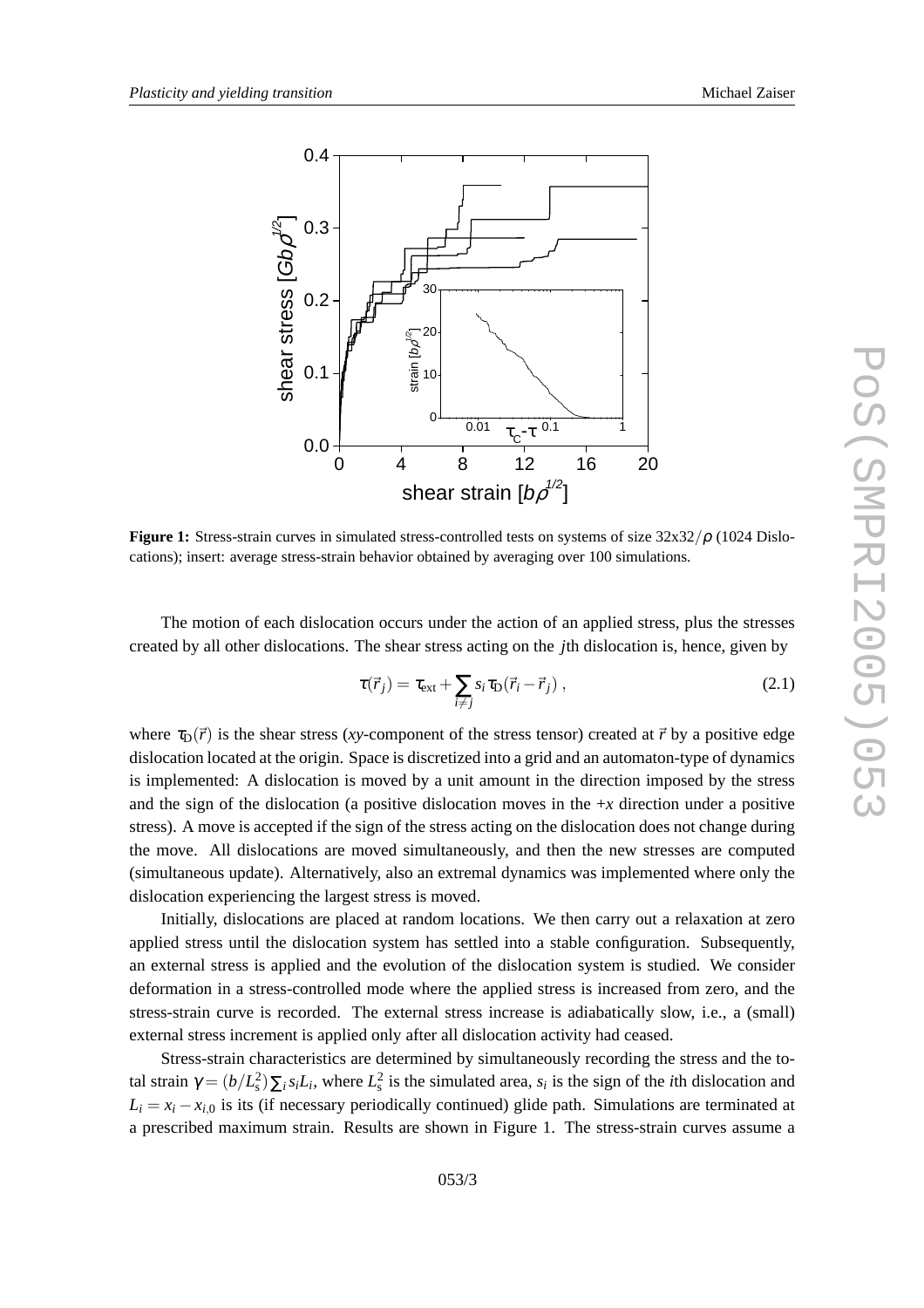

**Figure 2:** Distributions of yield stresses obtained for systems of different sizes (system size in units of  $1/\sqrt{\rho}$ ).

staircase-like shape, which is reminiscent of the experimental curves of micron-sized specimens reported by Dimiduk and co-workers [5, 6]. As in the experimental observations, there is substantial scatter between different simulations, which does not represent any differences in the material properties but simply reflects the outcome of different initial positions of the dislocations.

By averaging over many simulations, a smooth stress-strain characteristics can be obtained. By plotting the average stress-strain curve in semi-logarithmic coordinates,it becomes evident that the strain diverges logarithmically as the stress approaches a critical value  $\tau_c$ . This divergence corresponds to a horizontal asymptote in the stress vs strain graph: The model asymptotically displays ideally plastic behavior, and  $\tau_c$  is the yield stress. (The absence of hardening is to be expected, since no dislocation multiplication mechanism was introduced.) As a corollary, we note that the susceptibility  $\chi := \partial \gamma / \partial \tau_{ext}$  of the plastic strain diverges at the yield stress like  $\chi \propto (\tau_c \tau_{\rm ext})^{-1}.$ 

The statistical distribution of critical stresses obtained from different simulations of statistically equivalent systems depends on system size. This is illustrated in Figure 2 which shows probability distributions of yield stresses obtained from ensembles of systems of area  $L^2_\text{s} = 8 \times 8/\rho$ to  $L_s^2 = 64 \times 64/\rho$  corresponding, for a typical dislocation density of  $\rho = 10^{12} \text{m}^{-1}$ , to sizes of  $8 \times 8$  to  $64 \times 64$  ( $\mu$ m<sup>2</sup>). It is seen that the width of the distributions increases with decreasing system size, indicating an increasing scatter in the deformation behavior. At the same time, the average yield stress increases for smaller systems. This size effect is of a purely statistical nature and does not relate to surface effects or effects of dislocation sources, as periodic boundary conditions were used and a conserved number of dislocations was assumed. Both the increasing scatter and the increase in strength with decreasing system size match the observations in deformation of micron-sized specimens reported by Dimiduk et. al. [5, 6].

The behavior in the individual simulations is characterized by large steps in the stress-strain curves (dislocation avalanches). The statistics of these avalanches has been investigated as a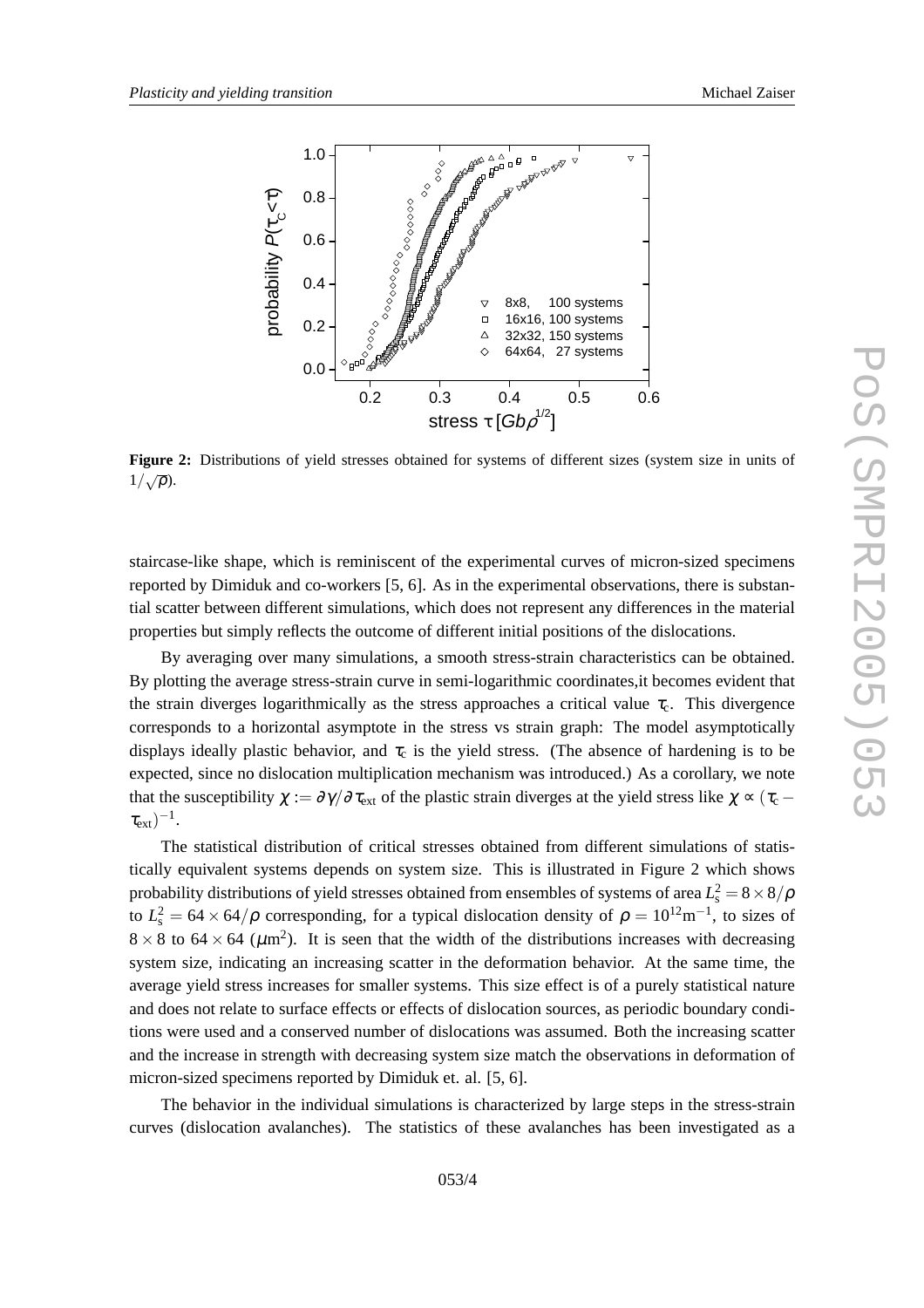

**Figure 3:** Distributions of dislocation avalanche sizes measured in terms of the total slip distance covered by dislocations during an avalanche; right: collapse of distributions obtained for different sized if size is re-scaled by  $L_{\text{av}} \rightarrow L_{\text{av}} (1 - \tau/\tau_{\text{c}})^2$ ;.

function of stress. Avalanches were characterized in terms of the total slip length increment  $L_{\text{av}} = \sum_i s_i \Delta L_i$  where  $\Delta L_i$  is the difference between the positions of the *i*th dislocation before and after the avalanche. This makes it possible to directly compare simulations of systems of different area – the total strain increment  $\Delta \gamma = b L_{av}/L_s^2$ , on the other hand, is inversely proportional to the simulated area  $L_s^2$ . Avalanche size distributions  $p_{\tau}(L_{av})$  were determined over narrow stress intervals centered around different stresses  $\tau$ . Results are shown in Figure 3 for  $\Delta = (1 - \tau_{\rm ext}/\tau_{\rm c}) = 0.2 \ldots 0.8.$ 

One observes power-law distributions of dislocation avalanche sizes with a common exponent  $\kappa \approx 1.4$ . Whereas this exponent does not depend on stress, the maximum avalanche size increases like  $(1 - \tau_{ext}/\tau_c)^{-1/\sigma}$  with  $\sigma \approx 0.5$  as the stress approaches the yield stress. Accordingly, distributions pertaining to different stress levels obey the scaling form

$$
p_{\tau}(L_{\rm av}) = L_{\rm av}^{-\kappa} f_L\left(\frac{L_{\rm av}}{\Delta^{1/\sigma}}\right) \tag{2.2}
$$

These distributions can therefore be collapsed by re-scaling  $L_{av} \to L_{av} \Delta^{1/\sigma}$  (Figure 3, right). It is also seen that power-law scaling is quite robust as scaling over more than three decades persists even at stresses that are just one fifth of the critical stress. This observation of robust scaling behavior quite far from a critical point has also been made in other systems exhibiting avalanche dynamics [9].

Avalanche size distributions can be directly determined from experiments, since they correspond to distributions of step sizes on the stress-strain graphs of micron-sized samples. However, it may be difficult to determine the stress-dependent distributions  $p<sub>\tau</sub>$  since good statistics requires averaging over a huge number of samples. It is much easier to determine the *integral* distribution of avalanche sizes along the stress-strain curve, which is related to the stress-dependent distributions via

$$
p_{\rm int}(L_{\rm av}) \propto \int p_{\tau}(L_{\rm av}) d\tau \propto L_{\rm av}^{-(\kappa + \sigma)}.
$$
 (2.3)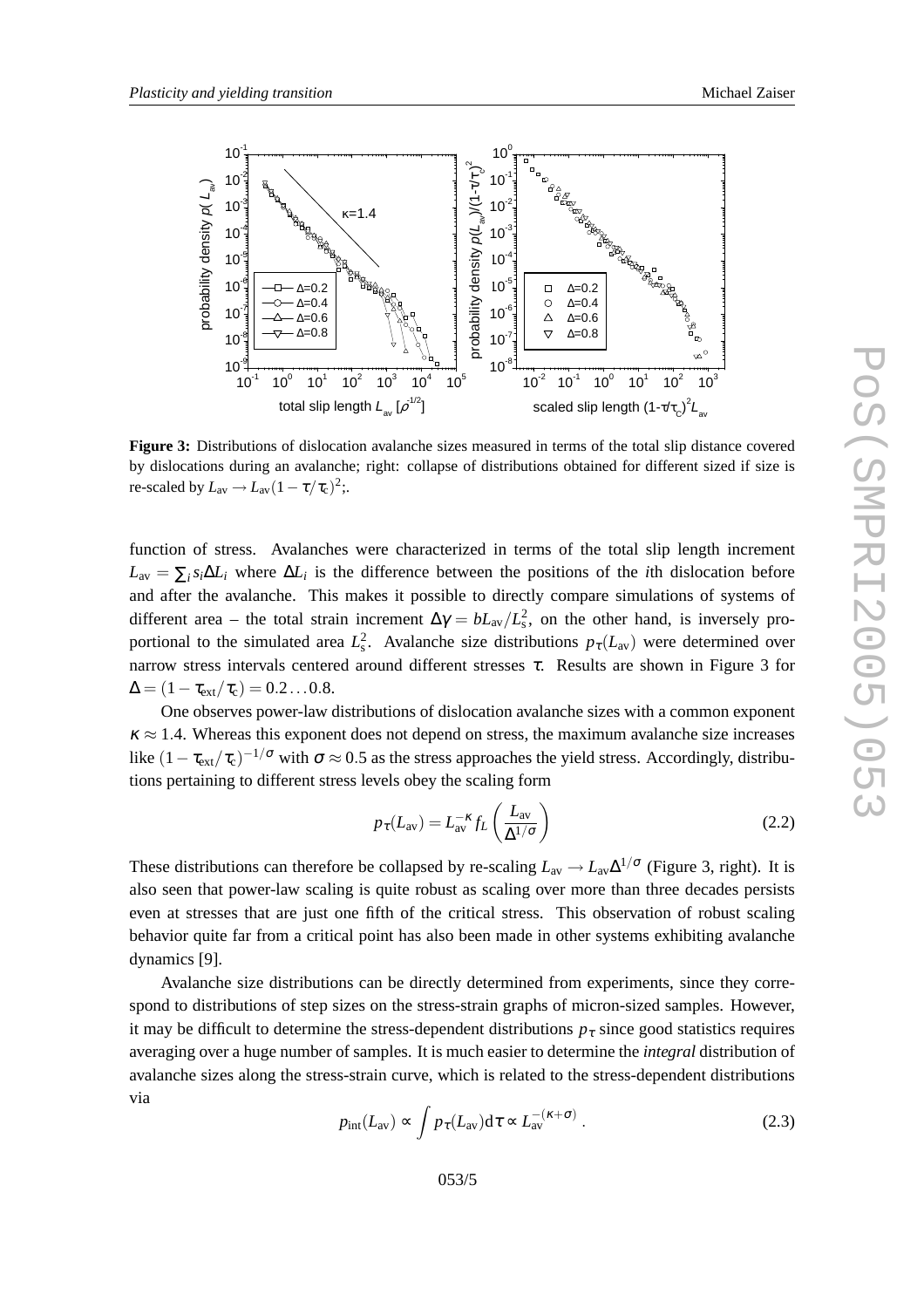This distribution exhibits no cut-off but a modified avalanche exponent, which here is expected to be  $\kappa + \sigma \approx 1.9$ . This exponent by itself does not characterize critical behavior - rather, it combines two different exponents characterizing (i) the scaling regime of the avalanche size distribution and (ii) the scaling of its cut-off. A value close to 2 for this integral exponent, as it follows from our simulations, is in reasonable agreement with preliminary results obtained from stress-strain curves of micron-sized samples [10].

The behavior of conserved two-dimensional dislocation systems with automaton or extremal dynamics under slow loading can be summarized as follows: (i) The strain diverges logarithmically as the stress approaches a critical value (yield stress); (ii) the response of the system to an increasing stress is characterized by an irregular sequence of strain bursts with power-law size distribution. (ii) This scale-free behavior is manifest already at stresses well below the yield stress and persists up to a maximum burst size which diverges at yield. (iii) The behavior of the system does not depend on details of the dynamics such as the order of updates, as both simulations with parallel update and with extremal dynamics yield practically identical results. (iv) The exponents characterizing the critical behavior (avalanche exponent  $\kappa \approx 1.4$ , divergence of the maximum burst size like ( $\tau$  –  $(\tau_c)^{-2}$ , divergence of the susceptibility like  $(\tau - \tau_c)^{-1}$ ) correspond to the mean-field behavior of a depinning elastic manifold [11]. Since the main ingredients of depinning theories are absent from our model (there is neither an elastic manifold in the model, nor quenched disorder), one may ask whether this agreement is purely coincidental. To answer this question, it useful to look at an apparently quite different approach which describes plastic deformation in terms of the evolution of a continuous plastic strain field.

#### **3. Continuum model of the 'yielding transition**

Our first model directly traces the motion and collective dynamics of dislocations. Randomness, heterogeneity and stochastic behavior stem from the probabilistic choice of initial conditions for the otherwise deterministic evolution of a discrete dislocation system. An alternative approach consists in the adaptation of continuum plasticity models to include microstructural heterogeneity and randomness in a phenomenological manner.

#### **3.1 Constitutive equations**

Continuum mechanical constitutive equations connect the stress, plastic strain, and strain rate in a material. Such models operate on scales above the 'microscopic' scale where individual dislocations may be resolved. Accordingly, stress and strain are now considered as mesoscopic fields which are space dependent on a scale which is above the dislocation spacing, but small in comparison with the dimensions of the deforming body. Stresses associated with individual dislocations are not resolved, but enter the formulation implicitly since short-range dislocation interactions determine the local yield stress of the material and its evolution with strain.

We formulate our model for the same deformation geometry as in the previous section, *viz* , plane strain deformation of an isotropic material by slip on a single slip system. The problem of evaluating the stress state of the material can be split into two parts: (i) Tractions applied from outside to the surface of the deforming body, or displacements prescribed on the surface of that body, create an 'external' stress (shear stress  $\tau_{ext}$ ) which we consider space-independent over the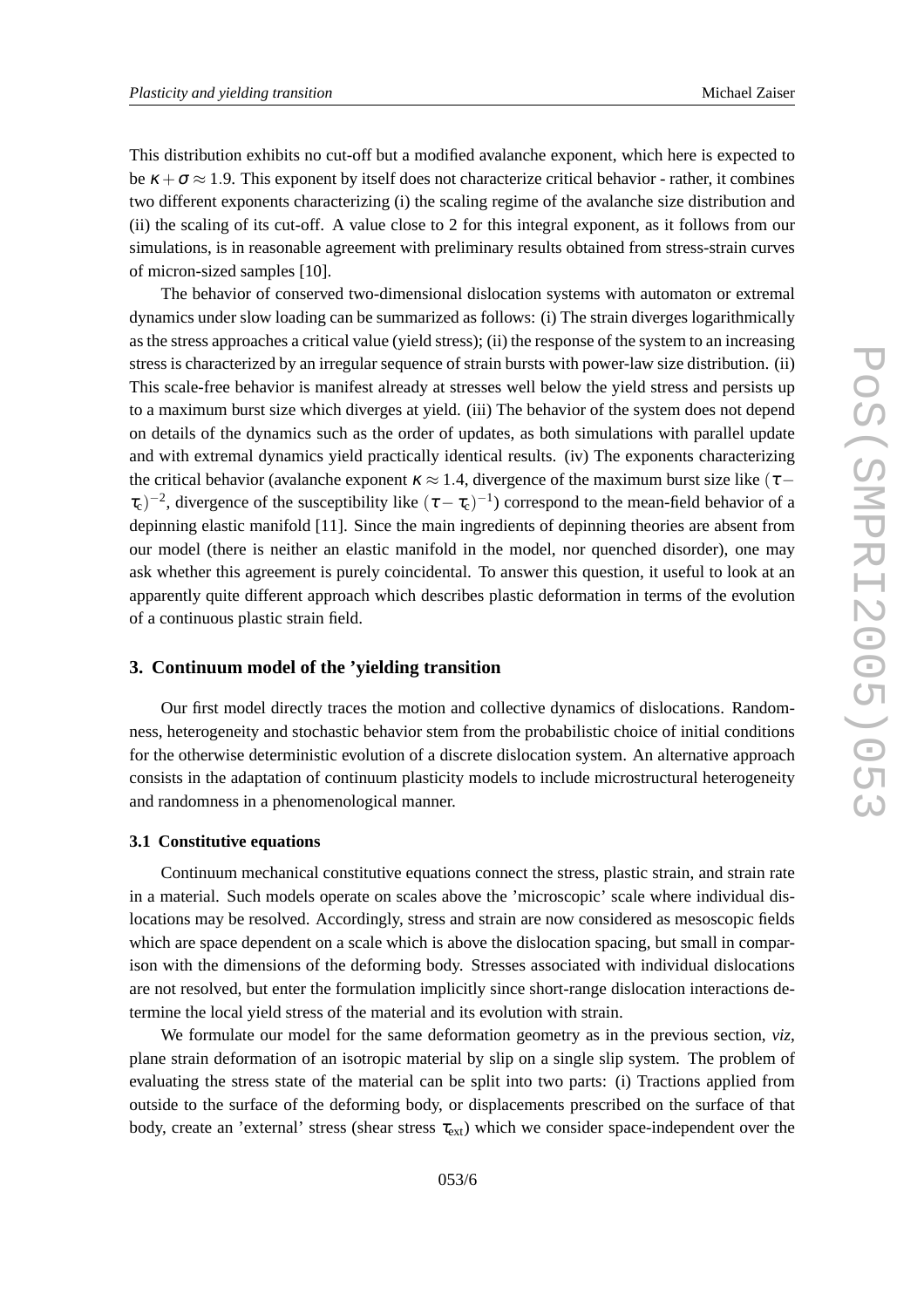region of interest. (ii) Because of heterogeneities in the material properties, plastic deformation may in general proceed in a spatially heterogeneous manner on mesoscopic scales. Deformation heterogeneities give rise to eigenstresses  $\tau_{\text{int}}$ . (Note that the stresses associated with dislocations are just a special case of such eigenstresses; the heterogeneity in this case corresponds to the boundary of a slipped area.) Provided that surface effects can be disregarded over the region of interest, the internal shear stress can be written as a functional of the plastic strain field [12, 13]:

$$
\tau_{\rm int}(\vec{r}) = \frac{G}{2\pi(1-\nu)} \int \gamma(\vec{r}') \left[ \frac{1}{(\vec{r}-\vec{r}')^2} - \frac{8(x-x')^2(y-y')^2}{(\vec{r}-\vec{r}')^6} \right] d^2 \vec{r}' + \frac{G}{4(1-\nu)} [\langle \gamma \rangle - \gamma(\vec{r})], \tag{3.1}
$$

or, in Fourier space,

$$
\tau_{\rm int}(\vec{k}) = -\frac{G}{\pi(1-\nu)}\gamma(\vec{k})\frac{k_x^2k_y^2}{|\vec{k}|^4}.
$$
\n(3.2)

Regarding these expressions, two points may be noted for later use: (i) The elastic kernel is not positively definite in real space. (ii) Strain fluctuations with wavevectors parallel to the *x* or *y* directions do not give rise to internal stresses.

To relate the stress to the evolution of the strain field  $\gamma(\vec{r})$ , we adopt a linear viscoplastic constitutive relation which contains a gradient-dependent term (for discussion, see [12, 13]). The evolution of the local shear strain  $\gamma$  is given by

$$
\mu \partial_t \gamma(\vec{r}) = \tau(\vec{r}) + D\gamma_{xx} - \delta \tau(\gamma, \vec{r}) \,. \tag{3.3}
$$

Here  $\tau = \tau_{ext} + \tau_{int}$  is the locally acting shear stress which derives from solving the elastic problem. The other two terms on the right-hand side of this equation represent local stresses on the 'microscopic' scale of individual dislocations which are not resolved in detail on the mesoscopic scale on which the strain field  $\gamma$  is defined. The first of these terms arises from short-range interactions of small groups of dislocations gliding collectively on the same or on adjacent slip planes; in this term,  $D \approx G/\rho$  and  $\rho$  is the dislocation density [14]. The second term represents in a summary manner fluctuations of the internal stress field arising from the interactions of discrete dislocations; this term has the correlation function

$$
\langle \delta \tau \rangle = 0 \,, \quad \langle \delta \tau(\vec{r}, \gamma) \delta \tau(\vec{r} + \vec{r}', \gamma + \gamma') \rangle = \langle \delta \tau^2 \rangle f(\vec{r}' / \xi, \gamma' / \gamma_c) \,, \tag{3.4}
$$

where  $\langle \delta \tau^2 \rangle \approx G^2 b^2 \rho$ , the correlation length  $\xi \approx 1/\sqrt{\rho}$  of the fluctuating stress field created by individual dislocations is of the order of the dislocation spacing, and *f* is a non-dimensional correlation function with  $f(0,0) = 1$  and characteristic ranges  $\xi$  and  $\gamma_c$  in its respective arguments. The 'correlation strain'  $\gamma_c \approx b\sqrt{\rho}$  is estimated as the strain accomplished when all dislocations move by one average dislocation spacing (for details see [12, 13] and references therein).

The constitutive model specified by Eqs.  $(3.1)$  -  $(3.4)$  has the formal structure of models studied in the theory of elastic manifold depinning [11]. Moreover, it is clear from the first term in Eq. (3.1) that the elastic interactions in the present model have mean-field character. Hence, we expect the transition of the model to the 'moving' phase – which corresponds to sustained plastic flow – to be in the universality class of mean-field depinning.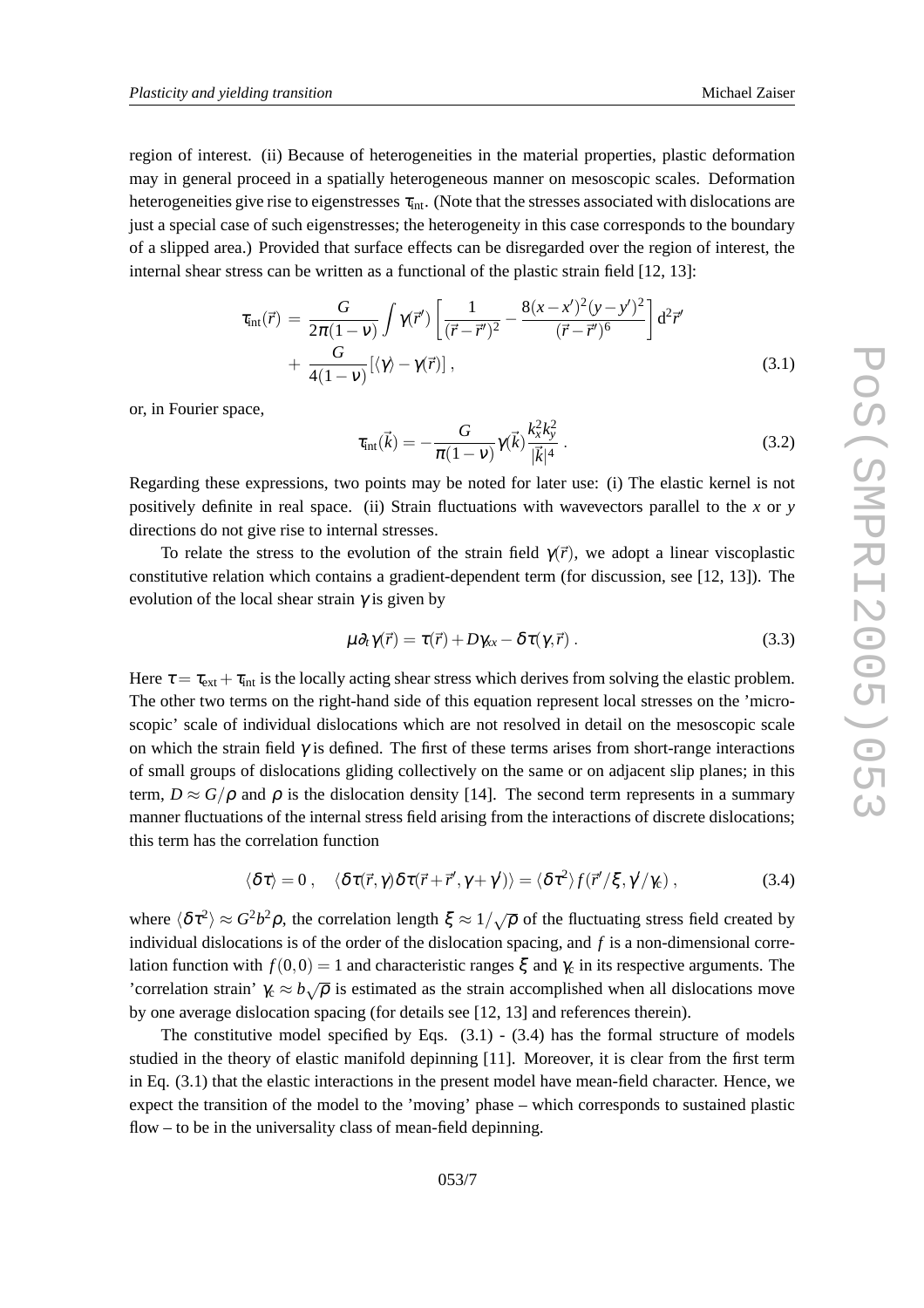

**Figure 4:** Probability distributions of slip avalanche sizes (probability density *p* ( ∆γ) vs. strain increment ∆γ) as obtained from an ensemble of systems of size 128 ×128; left: distributions corresponding to different stresses ( $\Delta = 1 - \tau_{ext}/\tau_c$ ) = 0.1...0.5; right: scaling collapse after re-scaling  $\Delta \gamma \rightarrow \Delta \gamma (1 - \tau_{ext}/\tau_c)^2$ ; insert: total distribution (only large events with  $\Delta \gamma > 10$ ).

In the following, we report results obtained from simulations of the continuum model. In these simulations, periodic boundary conditions have been imposed as in the previous section. Again, the stress was increased quasi-statically. In practice this means that a small stress increment was applied whenever the strain rate fell below a small threshold value, and it was checked that the results did not change appreciably [i.e., above the noise level inherent in the simulations] when either the magnitude of the stress increment or the threshold strain rate were further decreased.

#### **3.2 Avalanche dynamics and surface morphology evolution**

**Stress-strain curves and slip avalanches** The simulated stress-strain graphs (for examples, see [12]) exhibit the same staircase-like characteristics as those observed in 2D dislocation dynamics simulations and in experiments with micron-sized specimens. Again, the strain diverges at some critical stress  $\tau_c$  where the stress-strain curve reaches a horizontal tangent, and the ensembleaveraged susceptibility  $\chi = \partial \langle \gamma \rangle / \partial \tau$  of the plastic strain diverges as  $\chi \propto (\tau_c - \tau)^{-1}$ .

Close to the critical stress, the stress-strain curves have the structure of a devil's staircase where the step sizes (sizes of slip avalanches, defined as strain increments following a stress increment) obey a scale-free distribution. Figure 4 shows distributions of step sizes  $\Delta \gamma$  obtained over narrow stress intervals (width 0.01 in scaled variables) and at various distances from the critical stress. In this and in the following figures, length, stress, and strain are measured in the respective 'natural units'  $1/\sqrt{\rho}$ ,  $Gb\sqrt{\rho}$ , and  $b\sqrt{\rho}$  for a dislocation system. (No strain increments are shown that are less than  $1/L_s^2$  in non-dimensional units, since these correspond to local adjustments to a stress increment rather than representing collective behavior.) As one approaches the critical stress, the power-law scaling  $p(\Delta \gamma) \propto \Delta \gamma^{-\kappa}$  with  $\kappa \approx 1.4$  extends over a larger and larger range of scales, with the maximum size of the slip avalanches diverging like  $(\tau_c - \tau_{ext})^{-2}$ . This behavior is almost identical with that observed in the 2D dislocation dynamics simulations reported in Section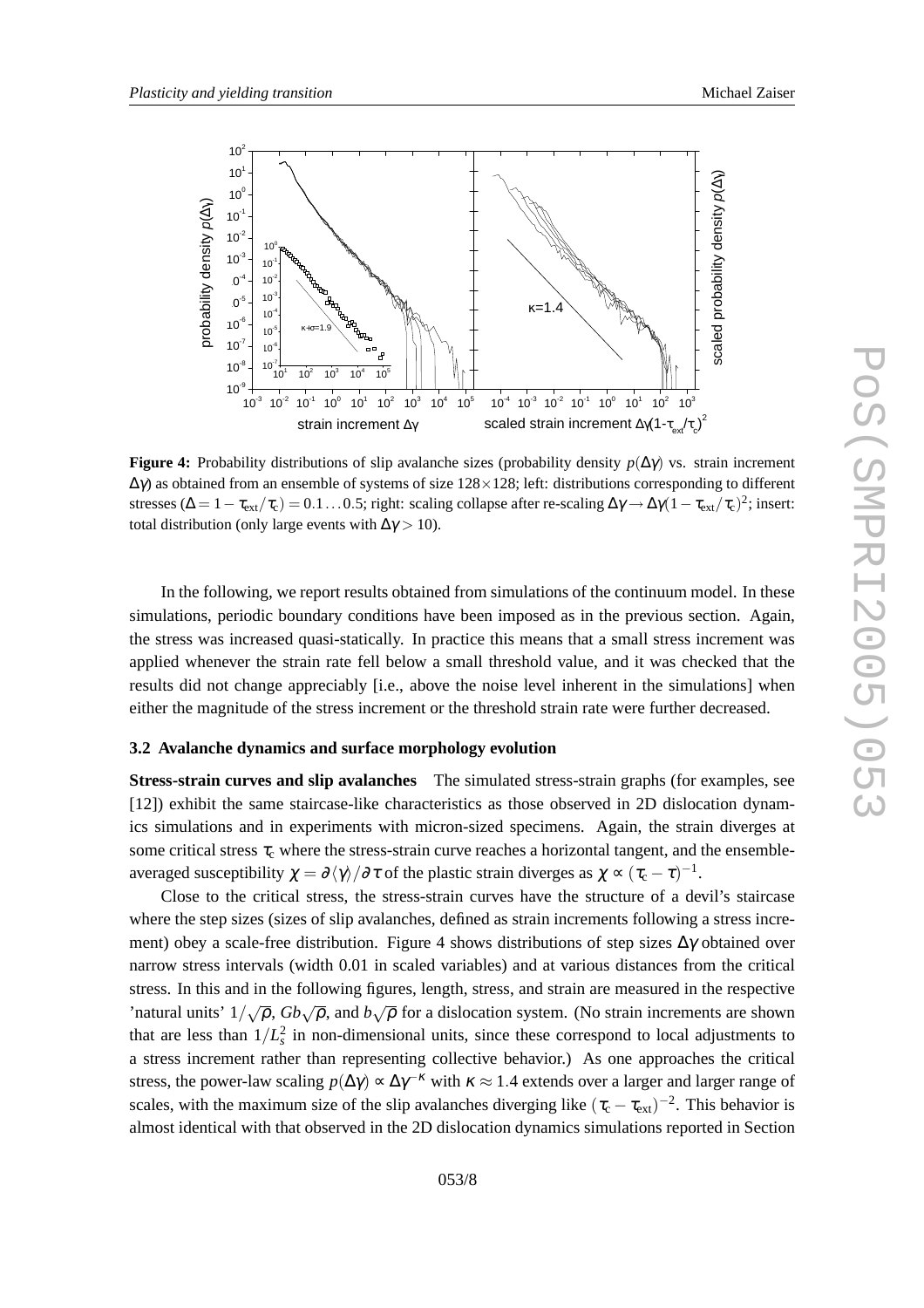2 (Figure 3). Even the absolute avalanche sizes are similar if one uses the relation  $\Delta \gamma = bL_{\text{tot}}/L_s^2$ with  $L_s = 128\rho^{-1/2}$  to convert between data in Figures 4 and 3. This makes it plausible that both models, though conceptually different in their formulation, not only belong to the same universality class but describe the same physical reality. For completeness, the insert of Figure 4 shows also the cumulative distribution of avalanches occurring at any stress level; as predicted in the previous section, this scales with an exponent  $\kappa + \sigma \approx 1.9$ .

In addition to strain increments, the present continuum model because of his time-continuous dynamics allows to evaluate the strain rate evolution during an avalanche. This allows us to determine the distribution of peak strain rates  $\gamma_{\text{max}} =: A$ . Again, one observes a power law  $p(A) \propto A^{-\kappa_A}$ with  $\kappa_A \approx 2$ . This is again in line with the expectation for mean-field depinning, and the exponent  $\kappa_A = 2$  is in good agreement with the exponents deduced from peak amplitude distribution of AE bursts in ice single crystals [15]. Finally, the avalanche durations are found to scale in proportion with the avalanche amplitudes.

**Slip pattern and surface roughening** Numerical simulation of the continuum model defined by Eqs. (3.3)-(3.4) yields strongly anisotropic, striated strain patterns (Figure 5) with strong correlations in the *x* direction (the direction of the slip plane) but weak correlations in the normal direction. This can be readily understood by looking at the elastic interactions in Fourier space: The Fourier transform of the elastic kernel is zero along the  $k_x$  and  $k_y$  directions, see Eq. (3.2). While fluctuations along the  $k_x$  direction are damped due to the second-order gradient term in Eq. (3.3), those along the *y* direction are not. The model is, hence, capable of representing at least qualitatively the slip anisotropy which in real crystals is a direct consequence of the glide motion of dislocations on slip planes.

To compare with experimental observations of surface profiles, one may integrate the strain profile along the y direction for some fixed  $x = x_0$  to obtain a displacement profile along the corresponding plane normal to the slip direction:

$$
y(x) = \int_0^x [\gamma(x) - \langle \gamma \rangle] dx.
$$
 (3.5)



**Figure 5:** Strain pattern obtained after simulation of a system of size  $256 \times 256$  to an average strain of  $20b\sqrt{\rho}$  (slip direction from left to right); greyscale: local strain in units of  $b\sqrt{\rho}$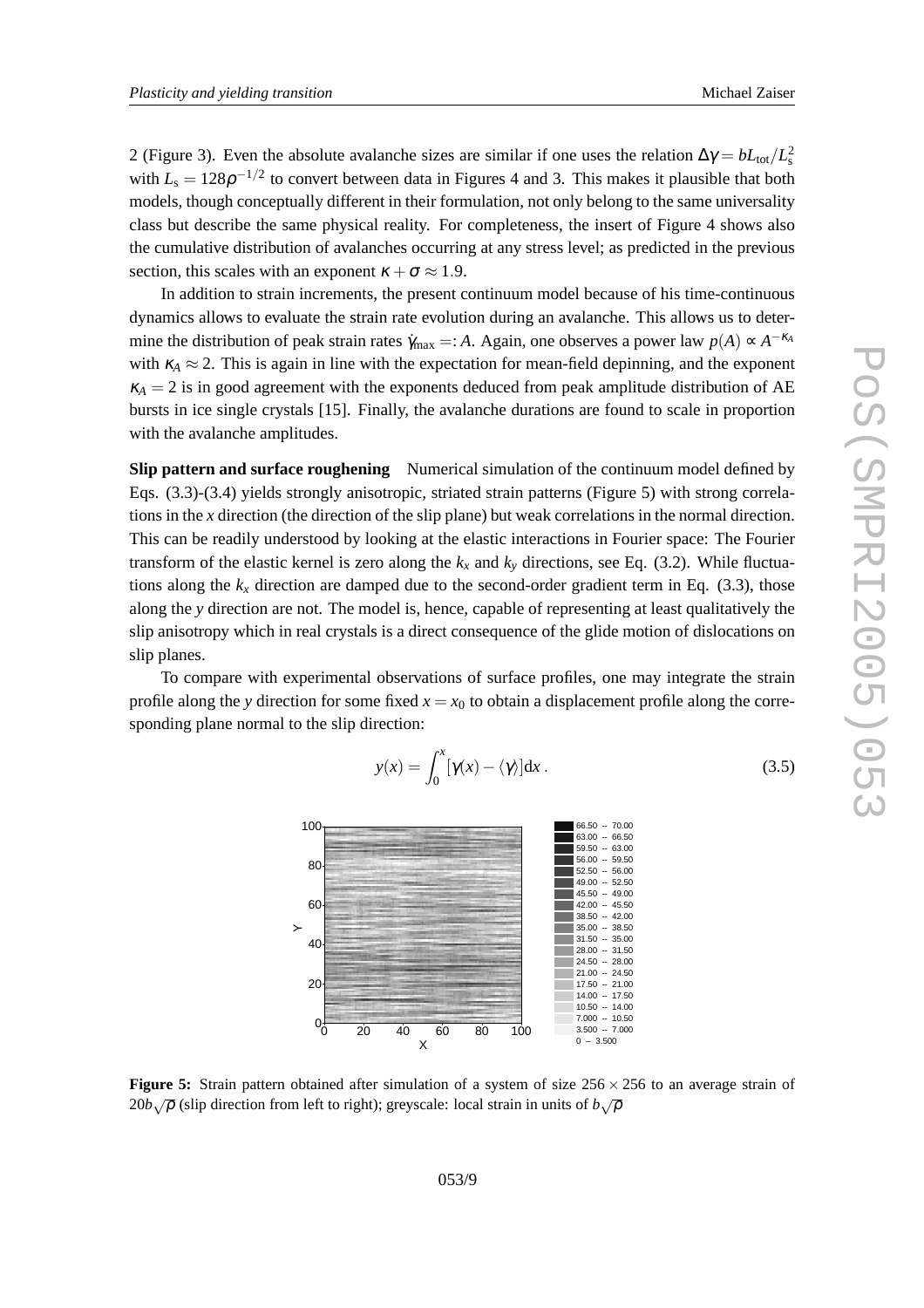

**Figure 6:** Mean square height difference vs. horizontal distance for surface profiles obtained from a system of size  $512 \times 512$  after simulation to average strains of  $6b\sqrt{\rho}$  and  $20b\sqrt{\rho}$ ; each graph has been averaged over 10 simulated profiles; insert: Average power spectrum of the simulated surfaces for  $\gamma = 20b\sqrt{\rho}$ 

Assuming that surface-specific effects can be neglected (near a free surface, the elastic interactions are modified by the surface boundary conditions which are not taken into account in our model), the morphology of such simulated 'surfaces' may be compared with that of real ones.

Analysis in terms of self-affine roughness was performed by studying the height-height correlation function and the power spectrum of the simulated surfaces [12]. The results can be summarized as follows (see Figure 6):

- The surfaces are self-affine up to a correlation length which is proportional to the size of the simulated system. They can be characterized by a strain-independent roughness exponent  $\zeta \approx 0.7$ .
- Increasing the total strain leads to growth of the profiles but does not change the roughness exponent or the correlation length (which is anyway determined by the system size). At large strains, the rms surface roughness on a given scale grows as the square root of strain.
- The numerical value of the roughness exponent compares well with the experimental observations, whereas the growth exponent of about 0.5 is slightly below the exponent of 0.8 observed during the single-slip deformation Stage I of KCl single crystals [4].

## **4. Discussion and conclusions**

Our investigation shows that yielding can be modelled as a depinning transition. The continuum model discussed in Section 3 yields results that are in good agreement with experimental observations: The model predicts avalanche dynamics of plastic flow with an exponent  $\kappa = 1.4$  for the strain increments or, equivalently, the energy releases, whereas acoustic emission measurements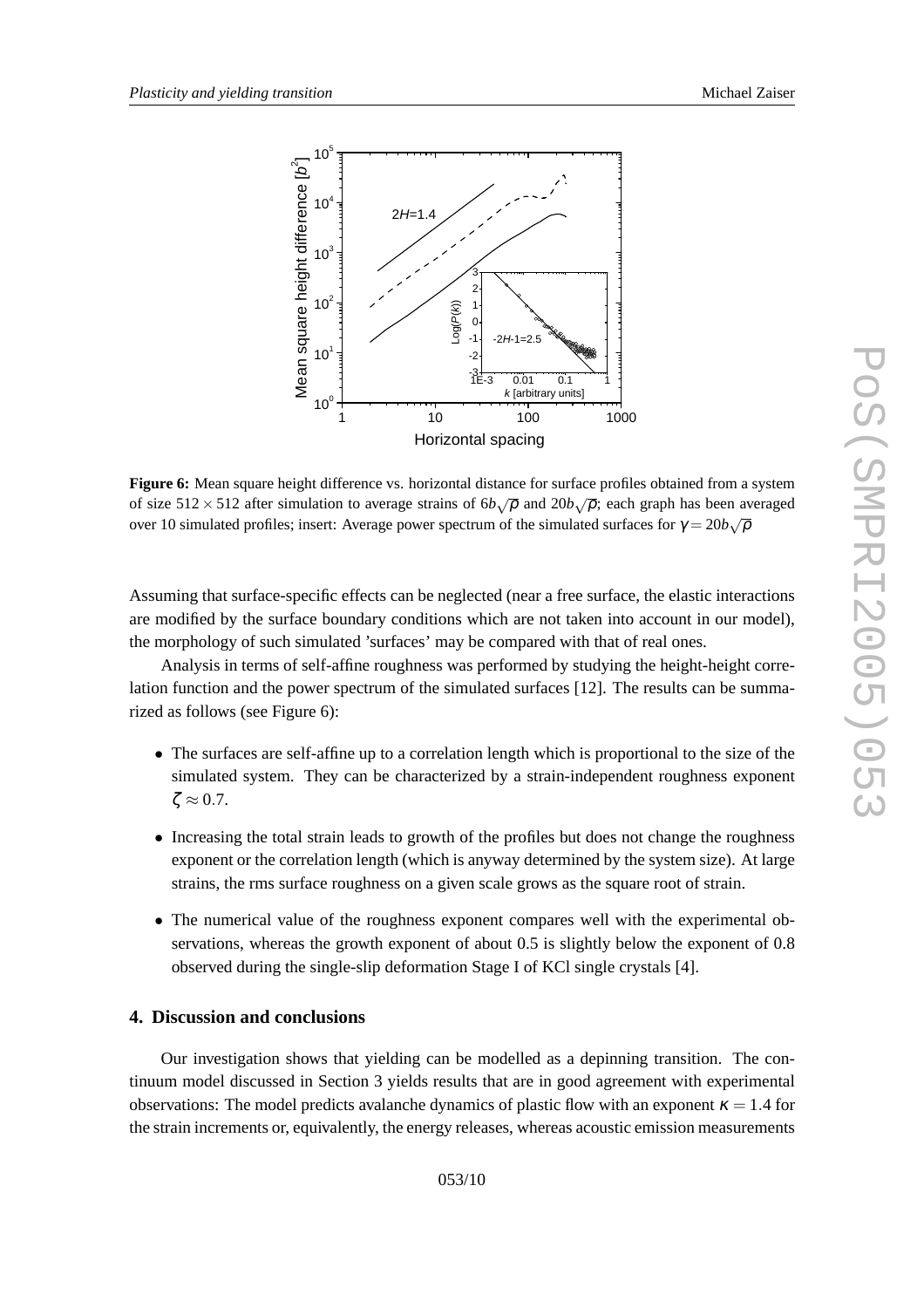indicate an exponent around 1.5 for the energy releases. The exponent of the cumulative distribution is predicted to be 1.9, again in good agreement with experiment. Finally, the predictions of a self-affine surface morphology with a roughness exponent  $\zeta \approx 0.7$  agree well with experimental data obtained during the single-slip regime of the hardening curve of KCl single crystals [4]. The fact that one model covers observations made on quite different materials (Ice in case of the acoustic emission measurements, Ni and NiAl in case of the microcrystal experiments, KCl for the surface investigations) may indicate the universality that is commonly associated with critical behavior. However, it may be noted that all these observations were made in circumstances where deformation proceeds in single slip, and the situation may be different if multiple slip systems have to be considered (see also the systematic differences observed in polycrystalline samples, [15]). Since the strain rate acts as an order parameter of the 'yielding transition', multiple slip may qualitatively change the critical behavior: the number of independent components of the strain rate tensor defines the dimensionality of the order parameter, which together with the space dimensionality and interaction range defines the universality class of the transition; hence, single and multiple slip may be in different universality classes. Further investigations, both theoretical and experimental, are required to understand how the collective phenomena change in case of deformation on multiple slip systems.

The mean-field theory of depinning transitions can explain the observed avalanche statistics of the continuum model. However, it can by definition not tell anything about the spatial organization of slip. The formation of 'slip lines' as shown in Figure 5 hinges on the second-order gradient term in Eq. (3.3), which scales in Fourier space like  $\vec{k}^2 \gamma(\vec{k})$  and is, hence, on large scales irrelevant in comparison with the long range elastic term, Eq. (3.2). However, the second-order gradient term has a decisive influence on the small-scale morphology of the deformation patterns, as it breaks the symmetry existing in the kernel in Eq. 3 .1 between the *x* and *y* directions, and suppresses deformation heterogeneities in the direction of dislocation glide. The model envisages surface roughening as a result of the stochastic superposition of many 'slip events' which have, however, long-range spatial correlations (for a more detailed discussion of this aspect, see [16].) The model correctly predicts the roughness exponent  $\zeta = 0.7$  observed in experiment, however, no theoretical explanation is presently available for this value.

Perhaps the most striking feature of our investigation is the near-complete agreement of the results deduced from two conceptually different models. In Section 2, we have the motion of discrete dislocations, described by an automaton model with deterministic evolution and stochastic initial conditions. In Section 3, by contrast, we have the time-continuous evolution of stress and strain fields, with randomness in the microstructure evolution being described in terms of a randomly fluctuating stress field. The agreement of both models indicates that there may exist a systematic coarse-graining procedure leading from the one to the other. This is another task to be accomplished in the future.

## **Acknowledgement**

We gratefully acknowledge support of EPSRC under Grant No. GR/S20406/01. M.Z also acknowledges financial support of the Royal Society for attending SMPRI 2005.